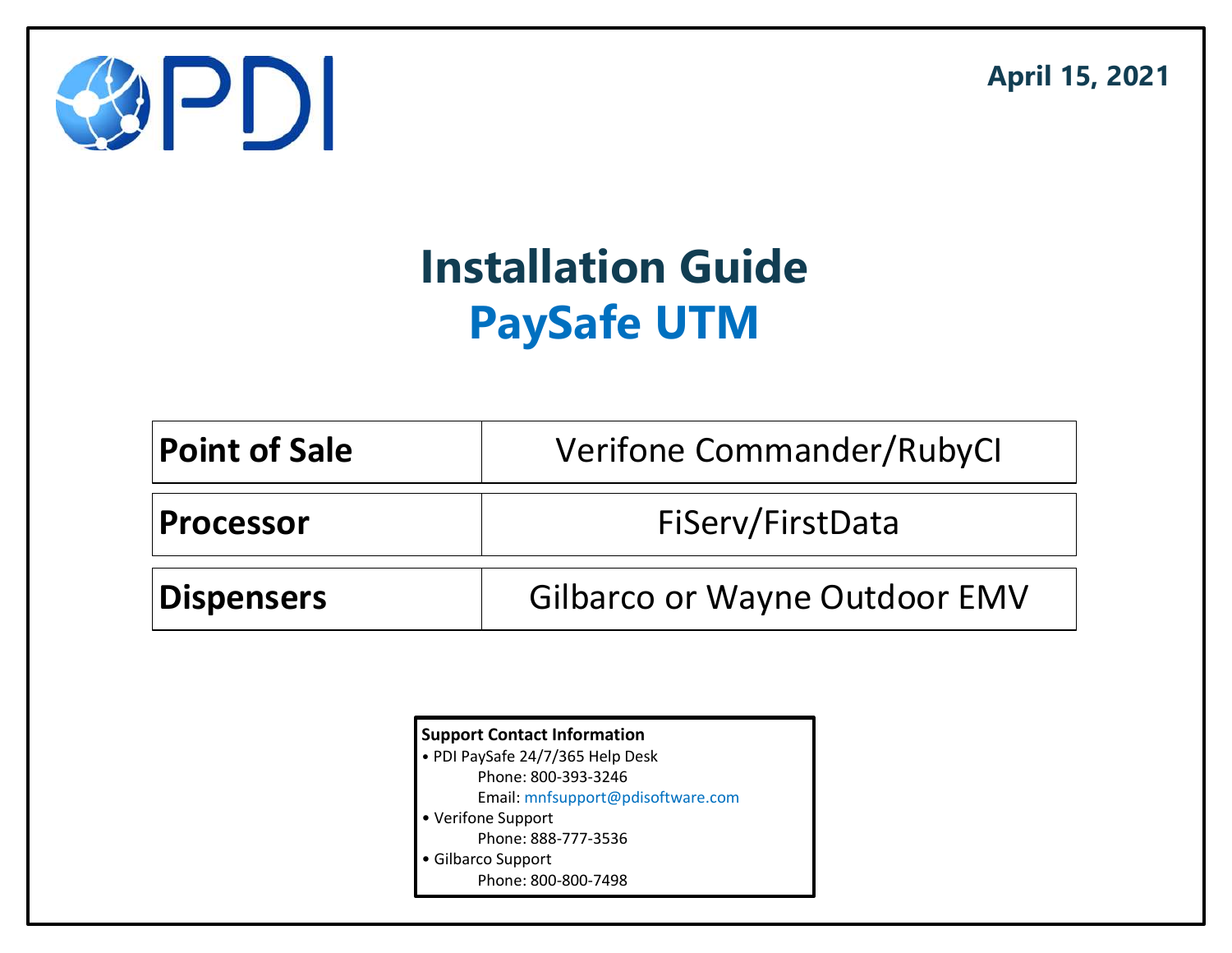### PaySafe and POS Installation

#### PaySafe UTM Setup

- 
- 
- 
- 
- **PaySafe UTM Setup**<br>
1. Unpack the PaySafe UTM.<br>
a. Locate and use the included return shipping label if replacing<br>
2. Connect the two wider, paddle-shaped antennas to the **Main** and<br>
3. Connect the four longer, narrower a **PaySafe and POS Installation**<br>Unpack the PaySafe UTM.<br>a. Locate and use the included return shipping label if replacing an existing PaySafe UTM.<br>Connect the two wider, paddle-shaped antennas to the **Main** and **Aux** jacks. **PaySafe UTM Setup**<br>
2. Unpack the PaySafe UTM.<br>
2. Connect the two wider, paddle-shaped antennas to the **Main** and **Aux** jacks.<br>
2. Connect the two wider, paddle-shaped antennas to the **Main** and **Aux** jacks.<br>
2. Connect **PaySafe UTM Setup**<br>3. Unpack the PaySafe UTM.<br>3. Locate and use the included return shipping label if replacing an existing PaySafe UTM.<br>3. Connect the two wider, paddle-shaped antennas to the **Main** and **Aux** jacks.<br>3. C **PaySafe and POS Installation**<br>Unpack the PaySafe UTM.<br>
Unpack the PaySafe UTM.<br>
Connect the two wider, paddle-shaped antennas to the **Main** and **Aux** jacks.<br>
Connect the four longer, narrower antennas to the **Main** and **A PaySafe and POS Installation**<br>
Unpack the PaySafe UTM.<br>
Unpack the PaySafe UTM.<br>
Connect the two wider, paddle-shaped antennas to the **Main** and Aux jacks.<br>
Connect the four vider, paddle-shaped antennas to the gian and A **Safe and POS Installation**<br> **Safe UTM Setup**<br>
Unpack the PaySafe UTM.<br>
a. Locate and use the included return shipping label if replacing an existing PaySafe UTM.<br>
Connect the four wider, padres shaped antennas to the **Ma**
- -
	-
- -

#### Commander Configuration

Device Specific Routes - PDI recommends enabling Default Route on NIC-N and only configure any routes necessary for the payment networks over the IPN. Alternatively the following routes should be entered at a minimum. **Verifone MNSP Remote Access** 

#### Routes for ControlScan Payment Hosts (NIC-A)

| afe UTM Setup<br>ack the PaySafe UTM.<br>Locate and use the included return shipping label if replacing an existing PaySafe UTM.<br>inect the two wider, paddle-shaped antennas to the Main and Aux jacks.<br>inect the four longer, narrower antennas to the jacks labeled 5GHz and 2.4/5GHz.<br>inect the power supply to an available power outlet and the PaySafe UTM.<br>Set the power switch on the back of the PaySafe UTM up to the on position.<br>inect WAN port of the PaySafe UTM router to an open port on the Broadband router or modem.<br>The PaySafe will be pre-configured to automatically obtain an IP address via DHCP<br>If static IP assignment is required the PDI Helpdesk can provide guidance<br>inect site equipment to the PaySafe in accordance to the provided diagram<br>Additional unmanaged switches may be required to support all devices |                                     |                                            |  |                                                                                                                                                     | <b>Transaction</b><br>Once all configura<br>credit/debit trans<br>If the transaction<br>connection and c<br>correctly. Discon<br>from the PaySafe<br>seconds and perf<br>transaction. If eit<br>indicates a proble<br>Helpdesk for furt |  |
|-------------------------------------------------------------------------------------------------------------------------------------------------------------------------------------------------------------------------------------------------------------------------------------------------------------------------------------------------------------------------------------------------------------------------------------------------------------------------------------------------------------------------------------------------------------------------------------------------------------------------------------------------------------------------------------------------------------------------------------------------------------------------------------------------------------------------------------------------------------------------------|-------------------------------------|--------------------------------------------|--|-----------------------------------------------------------------------------------------------------------------------------------------------------|-----------------------------------------------------------------------------------------------------------------------------------------------------------------------------------------------------------------------------------------|--|
| nander Configuration<br>Specific Routes - PDI recommends enabling Default Route on NIC-N and<br>nfigure any routes necessary for the payment networks over the IPN.                                                                                                                                                                                                                                                                                                                                                                                                                                                                                                                                                                                                                                                                                                           |                                     |                                            |  |                                                                                                                                                     |                                                                                                                                                                                                                                         |  |
| tively the following routes should be entered at a minimum.                                                                                                                                                                                                                                                                                                                                                                                                                                                                                                                                                                                                                                                                                                                                                                                                                   |                                     |                                            |  | <b>Verifone MNSP Remote Acce</b>                                                                                                                    |                                                                                                                                                                                                                                         |  |
| Routes for ControlScan Payment Hosts (NIC-A)<br><b>Destination</b>                                                                                                                                                                                                                                                                                                                                                                                                                                                                                                                                                                                                                                                                                                                                                                                                            |                                     |                                            |  | PDI will enable this secure remote access o                                                                                                         |                                                                                                                                                                                                                                         |  |
| <b>Route Type</b><br><b>Network</b><br>8.8.0.0                                                                                                                                                                                                                                                                                                                                                                                                                                                                                                                                                                                                                                                                                                                                                                                                                                | Gateway<br>192.168.40.1 255.255.0.0 | <b>Subnet Mask</b>                         |  | functionality should be verified at install.<br>1. Contact the PDI Helpdesk @ 800-393-3                                                             |                                                                                                                                                                                                                                         |  |
| 64.27.0.0<br>Network                                                                                                                                                                                                                                                                                                                                                                                                                                                                                                                                                                                                                                                                                                                                                                                                                                                          | 192.168.40.1 255.255.0.0            |                                            |  |                                                                                                                                                     |                                                                                                                                                                                                                                         |  |
| Network<br>63.131.0.0                                                                                                                                                                                                                                                                                                                                                                                                                                                                                                                                                                                                                                                                                                                                                                                                                                                         | 192.168.40.1 255.255.0.0            |                                            |  | you are setting up a Verifone Commander                                                                                                             |                                                                                                                                                                                                                                         |  |
| 66.70.0.0<br>Network                                                                                                                                                                                                                                                                                                                                                                                                                                                                                                                                                                                                                                                                                                                                                                                                                                                          | 192.168.40.1 255.255.0.0            |                                            |  | will enable the connection and provide you                                                                                                          |                                                                                                                                                                                                                                         |  |
| <b>Other Routes (NIC-N)</b>                                                                                                                                                                                                                                                                                                                                                                                                                                                                                                                                                                                                                                                                                                                                                                                                                                                   |                                     |                                            |  | IP address                                                                                                                                          |                                                                                                                                                                                                                                         |  |
| <b>Route Type</b><br><b>Destination</b>                                                                                                                                                                                                                                                                                                                                                                                                                                                                                                                                                                                                                                                                                                                                                                                                                                       | Gateway                             | <b>Subnet Mask</b>                         |  | 2. Contact the Verifone Helpdesk at 1-88                                                                                                            |                                                                                                                                                                                                                                         |  |
| 10.32.17.50<br>Host                                                                                                                                                                                                                                                                                                                                                                                                                                                                                                                                                                                                                                                                                                                                                                                                                                                           |                                     | 192.168.31.31 255.255.255.255              |  | Request that Verifone test the MNSP conn<br>will validate access to the IP address provi-<br>3. Contact the PDI Help Desk for troubles<br>necessary |                                                                                                                                                                                                                                         |  |
| <b>Network</b>                                                                                                                                                                                                                                                                                                                                                                                                                                                                                                                                                                                                                                                                                                                                                                                                                                                                |                                     | 192.168.41.0  192.168.31.31  255.255.255.0 |  |                                                                                                                                                     |                                                                                                                                                                                                                                         |  |
| <b>Network</b><br>10.5.55.0                                                                                                                                                                                                                                                                                                                                                                                                                                                                                                                                                                                                                                                                                                                                                                                                                                                   |                                     | 192.168.31.31 255.255.255.0                |  |                                                                                                                                                     |                                                                                                                                                                                                                                         |  |
| 172.29.0.0<br><b>Network</b>                                                                                                                                                                                                                                                                                                                                                                                                                                                                                                                                                                                                                                                                                                                                                                                                                                                  | 192.168.31.31 255.255.0.0           |                                            |  |                                                                                                                                                     |                                                                                                                                                                                                                                         |  |
| <b>ControlScan Payment Host Configuration</b>                                                                                                                                                                                                                                                                                                                                                                                                                                                                                                                                                                                                                                                                                                                                                                                                                                 |                                     |                                            |  |                                                                                                                                                     |                                                                                                                                                                                                                                         |  |
| <b>IP Address</b><br><b>Transaction Hostname</b>                                                                                                                                                                                                                                                                                                                                                                                                                                                                                                                                                                                                                                                                                                                                                                                                                              | Port                                | Use TLS/SSL                                |  |                                                                                                                                                     |                                                                                                                                                                                                                                         |  |
| fd.paysafespg.com<br>63.131.143.58 443                                                                                                                                                                                                                                                                                                                                                                                                                                                                                                                                                                                                                                                                                                                                                                                                                                        |                                     | Yes                                        |  |                                                                                                                                                     |                                                                                                                                                                                                                                         |  |
| ation Notes<br>vice and changes to Verifone equipment must be performed by a Verifone Authorized Service Contractor (VASC).<br>rongly recommends connecting all equipment to an Uninterruptible Power Supply (UPS) battery backup or, at minimur<br>ud the notuorling coujoment from nouver curses or intervuntions                                                                                                                                                                                                                                                                                                                                                                                                                                                                                                                                                           |                                     |                                            |  |                                                                                                                                                     |                                                                                                                                                                                                                                         |  |

### Transaction Tests

**PaySafe UTM Setup**<br> **PaySafe UTM CONS INStallation**<br> **PaySafe UTM and Example 10 Connect** the four longer, narrower antennas to the **Main** and **Aux** jacks.<br>
2. Connect the four longer, narrower antennas to the **Main** an **Safe und POS Installation**<br>
Safe UTM Setup<br>
Jupack the PaySafe UTM.<br>
a. Locate and use the included return shipping label if replacing an existing PaySafe UTM.<br>
Connect the four wider, padre-shaped antennas to the **pain PaySafe urm setup**<br>
1. Unpack the PaySafe IIM<br>
1. Unpack the PaySafe IIM<br>
1. Unpack the PaySafe IIM<br>
2. Connect the two wider, pairwer antennas to the fatal and **Aux** jacks.<br>
2. Connect the form of the provided estable in Safe UTM.<br>
1. Contact the Continguration is complete a test<br>
1. Contact the funsaction space, the<br>
1. Contact the Finance contact the Ethernet cable<br>
1. Contact of methods and perform another credit/debit<br>
1. Contact the P For the PDI Helpdesk at 1-888-777-3536, opt. 7.<br>
Request that Verifon and Control and Control and DHCP<br>
The PaySafe WAN port, wait 30<br>
seconds and perform another credit/debit<br>
transaction in feither transaction fails this Once all configuration is complete a test credit/debit transaction should performed. If the transaction is approved, the connection and configuration is working correctly. Disconnect the Ethernet cable from the PaySafe WAN port, wait 30 seconds and perform another credit/debit transaction. If either transaction fails this indicates a problem. Please contact the PDI Helpdesk for further assistance.

PDI will enable this secure remote access connection by default but functionality should be verified at install.

you are setting up a Verifone Commander with MNSP. The Helpdesk will enable the connection and provide you with the remote support IP address

Request that Verifone test the MNSP connection via PDI. Verifone will validate access to the IP address provided by the PDI Helpdesk. 3. Contact the PDI Help Desk for troubleshooting assistance if

#### Installation Notes

• All service and changes to Verifone equipment must be performed by a Verifone Authorized Service Contractor (VASC).

• PDI strongly recommends connecting all equipment to an Uninterruptible Power Supply (UPS) battery backup or, at minimum, a surge protector to safeguard the networking equipment from power surges or interruptions.